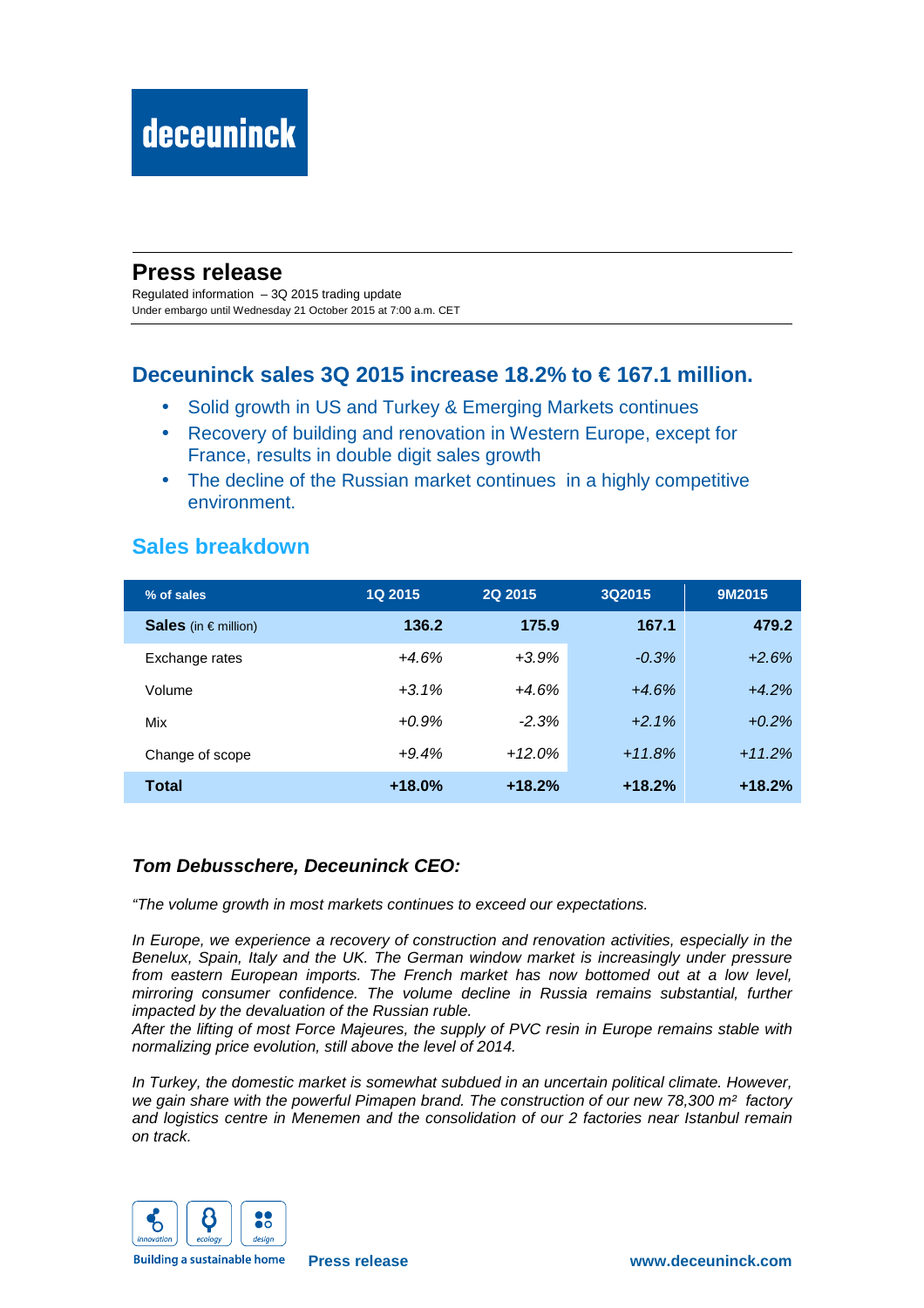In the USA, we announced the building of a new factory in Reno, NV to increase our market share in the Western part of the United States and strengthen our top 3 position overall.

#### Outlook 2015

We expect the sales trends of the past quarters to continue into the  $4<sup>th</sup>$  quarter. We confirm that our continued actions to launch innovations and improve productivity will sustain our margins and will allow further growth of net profits."

#### **Notable events**

- Deceuninck announces the construction of a new factory in Fernley, near Reno, NV to better serve the West Coast of the United States.
- Evelyn Deceuninck, oldest daughter of Arnold Deceuninck, takes the succession of her father as a member of the board. After 42 years of dedication to the Company, the board has expressed its deep gratitude to Arnold Deceuninck and appointed him as honorary member of the Board.
- Philippe Maeckelberghe, CFO since 2008, will be heading the company's Internal Audit function as of  $1<sup>st</sup>$  January 2016.
- Effective 1st January 2016, the Board of Directors has appointed Wim Van Acker as CFO and member of the Executive Team. Wim brings over 18 years of experience from AT Kearney, Swift, Vitalo and Balta, where he held various senior finance functions. He holds degrees in Commercial Engineering (Leuven, Belgium) and an MBA from Cornell University (New York City, USA).

| In $\epsilon$ million                | <b>Var. 1Q</b> | <b>Var. 2Q</b> | 3Q    | Var. 3Q   | <b>Var. 3Q</b> | <b>9M</b> | Var. 9M   | Var.9M    |
|--------------------------------------|----------------|----------------|-------|-----------|----------------|-----------|-----------|-----------|
|                                      | 2014/2015      | 2014/2015      | 2015  | 2014/2015 | Loc.Curr.      | 2013      | 2014/2015 | loc.curr. |
| <b>Western Europe</b>                | $+1.0%$        | $+9.7%$        | 45.9  | $+11.6%$  |                | 147.5     | $+7.3%$   |           |
| Central & Eastern Europe             | $-4.6%$        | $-9.1\%$       | 43.2  | $-3.6\%$  | $-0.4\%$       | 108.6     | -5.8%     | $-1.3%$   |
| <b>Turkey &amp; Emerging Markets</b> | $+58.6%$       | $+48.8\%$      | 46.2  | $+48.6%$  | $+65.2%$       | 138.6     | $+51.5%$  | $+54.3%$  |
| North America                        | $+47.1%$       | $+39.5%$       | 31.7  | +30.7%    | $+7.8%$        | 84.5      | $+37.8%$  | $+12.4%$  |
| Total                                | $+18.0%$       | $+18.2%$       | 167.1 | $+18.2%$  |                | 479.2     | $+18.2%$  |           |

## **Sales breakdown 3Q and 9M 2015 per region**

2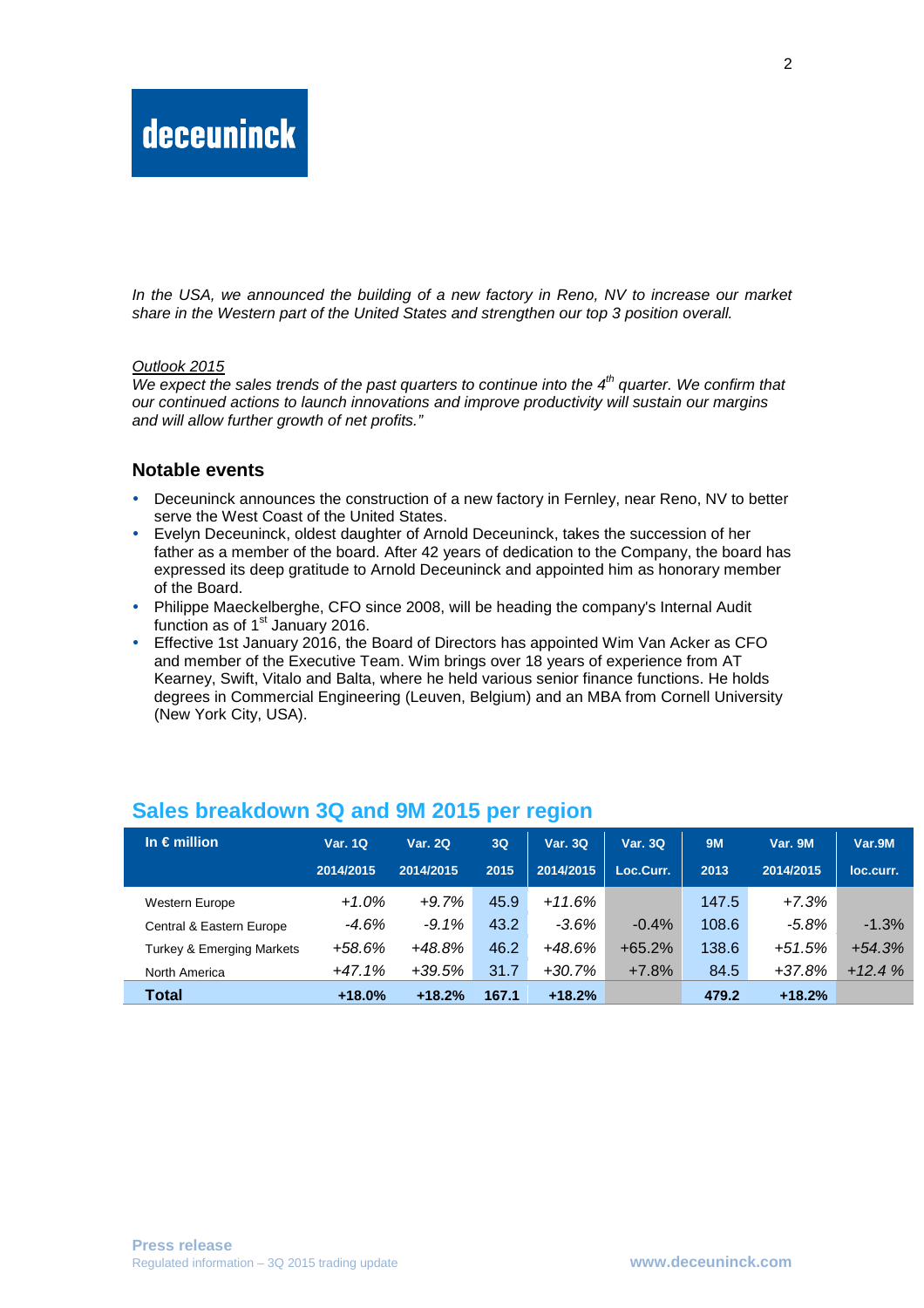# **deceuninck**

### **Western Europe**

3Q 2015 sales in Western Europe increased by 11.6% to € 45.9 million.. 9M 2015 sales were € 147.5 million (+7.3%). Double digit sales growth continued in UK, the Netherlands, Spain and Italy. Also sales in Belgium showed nice improvement with a high single digit growth.

Sales in France have stabilised after a weak first half year. In spite of substantial tax incentives, the market in France remains weak, in line with residential building and consumer confidence indicators.

The strategy in Western Europe of launching true innovations such as the glass fibre reinforced Zendow#neo premium window and the slimline iSlide#neo patio door in France result in gaining new customers and share of wallet.

### **Central & Eastern Europe (incl. Germany)**

3Q 2015 sales in Central & Eastern Europe decreased 3.6% to € 43.2 million (At constant exchange rates more or less stable: -0.4%).

9M 2015 sales decreased 5.8% to  $\in$  108.6 million (At constant exchange rates: -1.3%). The trends of the first half year more or less continued. Double digit growth in Poland and high single digit growth in the cluster of Czech Republic, Slovak Republic and Hungary. Inoutic window sales on the domestic market in Germany decreased in the third quarter. The impact of imports from Eastern European countries on the German window market is strengthening. In Russia, weakening consumer confidence and strong devaluation of the ruble severely impact newbuild and renovation activity. The Russian window market is estimated to have contracted by 15% in 2014, first indicators for 2015 show a further decline of 30%.

#### **Turkey & Emerging Markets**

3Q 2015 sales in Turkey & Emerging Markets increased 48.6% to € 46.2 million (At constant exchange rates: +65.2 %).

9M 2015 sales in Turkey & Emerging Markets increased by 51.5% to € 138.6 million (At constant exchange rates: +54.3%).

With the acquisition of Pimapen in 2014 Deceuninck now owns 3 brands in the top segment of the market of the second largest PVC window market: Egepen Deceuninck, Winsa and Pimapen. The market showed a small decline as a result of the political uncertainty. Deceuninck outperformed the market by making the maximum use of its brands strength via the  $> 3000$ points of sales and supported by national B2C advertising campaigns. The success of Turkey's export sales to new emerging markets varies. The construction of our new 78,300 m<sup>2</sup> factory in Menemen and the consolidation of our 2 factories near Istanbul remain on track.